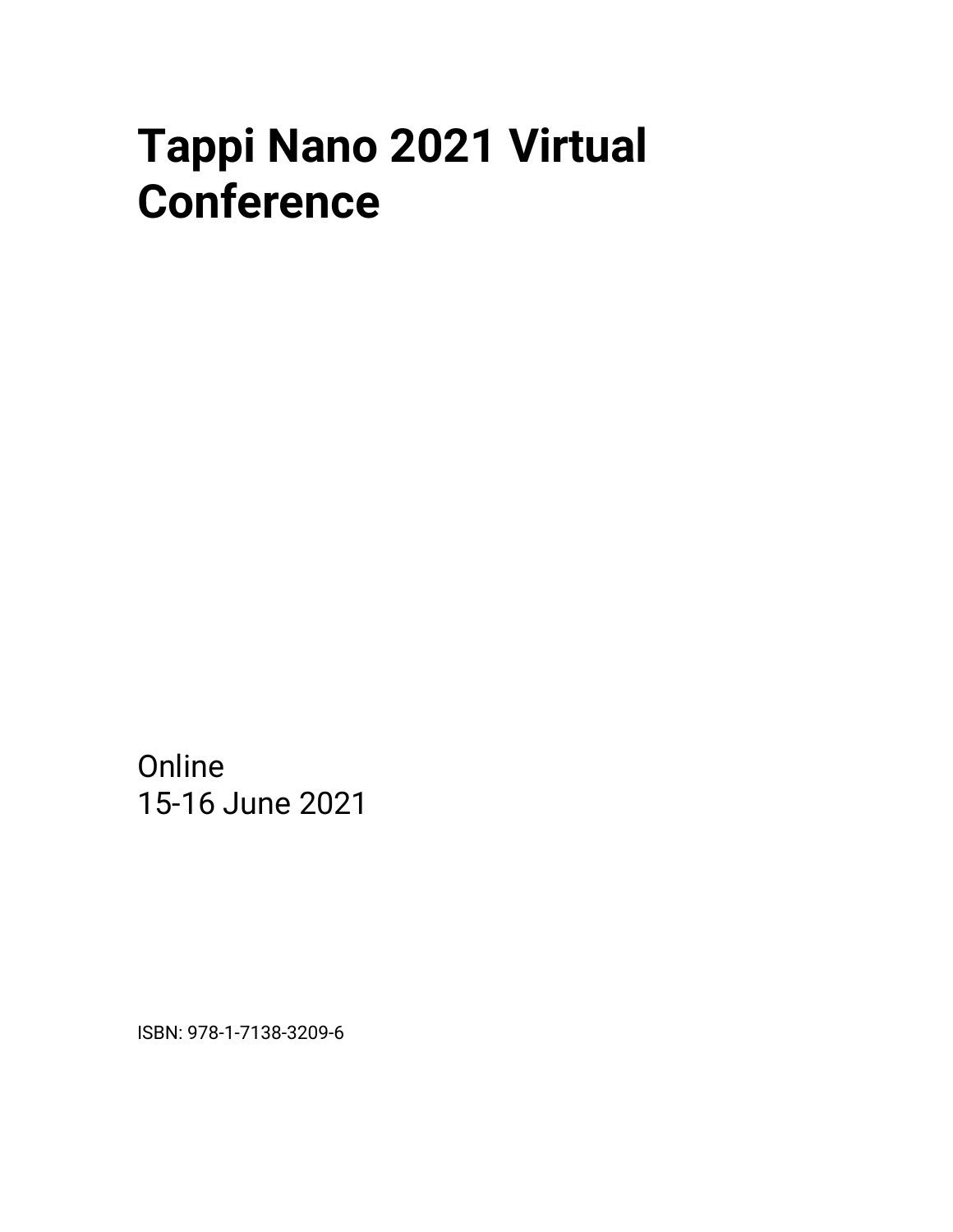**Printed from e-media with permission by:**

Curran Associates, Inc. 57 Morehouse Lane Red Hook, NY 12571



**Some format issues inherent in the e-media version may also appear in this print version.**

Copyright© (2021) by the TAPPI Press All rights reserved.

Printed with permission by Curran Associates, Inc. (2021) For permission requests, please contact the TAPPI Press



at the address below.

TAPPI Press 15 Technology Parkway South Peachtree Corners, Georgia 30092

Phone: (800) 332-8686 Fax: (770) 446-6947

[memberconnection@tappi.org](mailto:memberconnection@tappi.org)

#### **Additional copies of this publication are available from:**

Curran Associates, Inc. 57 Morehouse Lane Red Hook, NY 12571 USA Phone: 845-758-0400 Fax: 845-758-2633 Email: curran@proceedings.com Web: www.proceedings.com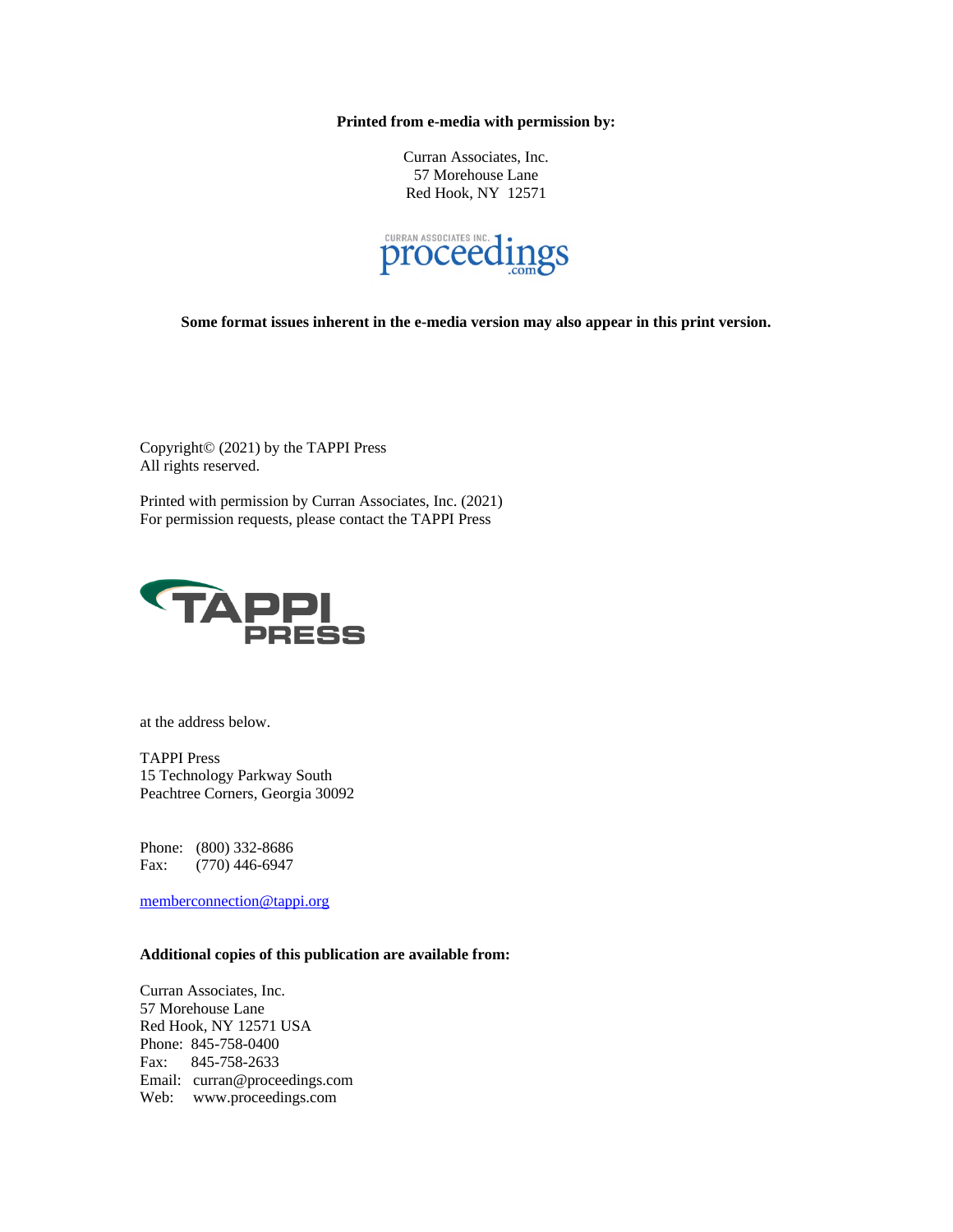## **TABLE OF CONTENTS**

#### **SESSION 2: RENEWABLE NANOMATERIALS AS FILMS, COATINGS AND PACKAGING SUBSTRATES**

| BIOBASED MULTILAYERED FILMS BASED ON CELLULOSE AND CHITIN                                                                      |  |
|--------------------------------------------------------------------------------------------------------------------------------|--|
| Eva Pasquier, Bruno Mattos, Naceur Belgacem, Julien Bras, Orlando Rojas                                                        |  |
|                                                                                                                                |  |
| MULTILAYER BARRIER PAPERBOARD BASED ON NANOCELLULOSE AND                                                                       |  |
| Rajesh Koppolu, Johanna Lahti, Tiffany Abitbol, Christian Aulin, Jurkka Kuusipalo, Martti<br>Toivakka                          |  |
| <b>SESSION 3: NEXT GENERATION OF COLLOIDAL SUSPENSION</b>                                                                      |  |
| STRATEGIES FOR NEXT GENERATION BIOMOLECULAR ENGINEERING WITH                                                                   |  |
| Orlando Rojas                                                                                                                  |  |
| NANOCELLULOSE LIQUID CRYSTAL BUBBLES, EMULSIONS AND COLLOIDAL GLASS 32<br>Guang Chu                                            |  |
| <b>SESSION 4: DIVERSE APPLICATIONS OF NANOCOMPOSITE MATERIALS</b>                                                              |  |
| FRICTION BEHAVIOR OF TEMPO-OXIDIZED NANOFIBRILLATED CELLULOSE AND                                                              |  |
| Sefora Riillo, Rowena Crockett, Gilberto Siqueira                                                                              |  |
| IMPROVED MECHANICAL TRIBOLOGICAL PROPERTIES OF ULTRA-HIGH                                                                      |  |
| MOLECULAR WEIGHT POLYETHYLENE BY THE INCORPORATION OF CELLULOSE                                                                |  |
| Hidayah Ariffin, Nur Sharmila Sharip, Yoshito Andou, Yuki Shirosaki                                                            |  |
| APPLICATION OF NANOCELLULOSE BASED COMPOSITES IN SALT HYDRATE PHASE                                                            |  |
| Zhenghui Shen, Kyudeok Oh, Martti Toivakka, Hak Lae Lee                                                                        |  |
| <b>SESSION 5: STANDARDS AND NOVEL PROCEDURES TO CHARACTERIZE</b>                                                               |  |
| RENEWABLE NANOMATERIALS                                                                                                        |  |
| HOW TO DEVELOP A PARTICLE SIZE MEASUREMENT STANDARD FOR CELLULOSE                                                              |  |
| Cecilia Land Hensdal, Warren Batchelor, Stephanie Beck, Julio Costa, Andreas Fall, Eiji<br>Kojima, Robert Moon, Colleen Walker |  |
| STANDARDIZING MEASUREMENTS FOR CELLULOSE NANOCRYSTAL PARTICLE SIZE                                                             |  |
| Linda Johnston                                                                                                                 |  |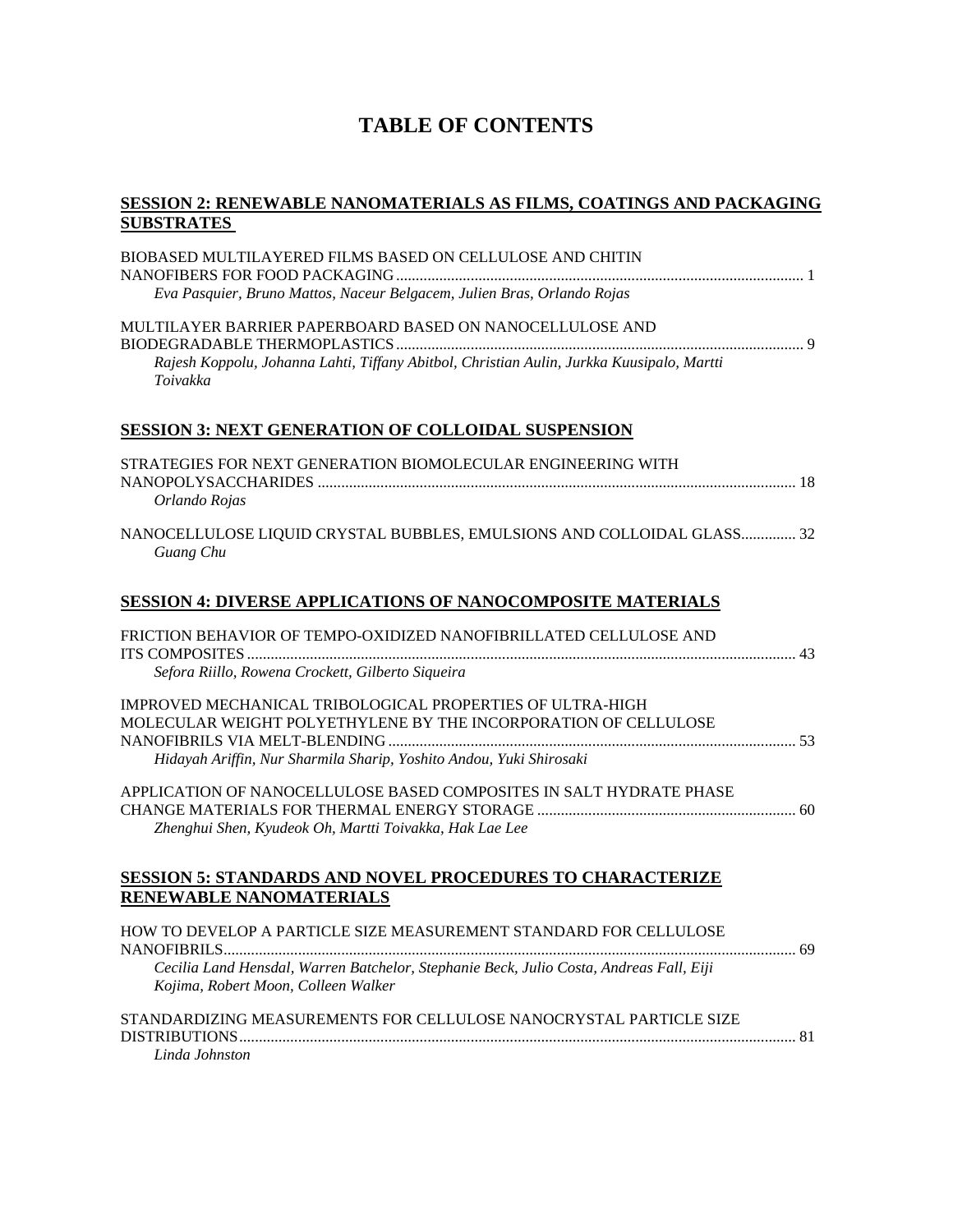| BENCHMARKING CELLULOSE NANOCRYSTALS PART II: NEW INDUSTRIALLY-<br><b>Emily Cranston</b>                                                                                           |  |
|-----------------------------------------------------------------------------------------------------------------------------------------------------------------------------------|--|
| SEMI-AUTOMATED IMAGE ANALYSIS FRAMEWORK ON THE MORPHOLOGY                                                                                                                         |  |
| Sezen Yucel, Surya Kalidindi, Robert Moon, Linda Johnston<br><b>SESSION 6: SUSTAINABLE PACKAGING AND ANTIMICROBIAL PERSONAL</b><br><b>PROTECTIVE EQUIPMENT</b>                    |  |
| DEVELOPING HYDRO ALCOHOLIC GELS - HAGS - FOR THE HAND SANITIZER<br>MARKET IN RESPONSE TO SHORTAGES CREATED DURING THE COVID19 PANDEMIC<br>Debbie Wu                               |  |
| RENEWABLE BARRIER FILMS FROM SYNERGY OF CELLULOSE AND CHITIN<br>Carson Meredith                                                                                                   |  |
| MEDICAL MASK USING A NOVEL ANTIMICROBIAL / ANTIVIRAL BIOFILTER<br>Gloria Oporto-Velasquez, Rakesh Gupta, Edward Sabolsky, Kavin Sivaneri, Jonathan Boyd,<br><b>Meenal Elliott</b> |  |
| COMBINING TANNINS WITH CELLULOSE NANOFIBRILS TOWARDS FUNCTIONAL<br>Bruno Mattos, Andre Missio, Caio Otoni, Marco Beaumont, Orlando Rojas                                          |  |
| <b>SESSION 7: TESTING APPROACHES OF CNMS FROM SAFETY TO PROPERTIES</b>                                                                                                            |  |
| TUNING PROPERTIES OF HIGH CONSISTENCY ENZYMATICALLY FIBRILLATED<br>Aayush Kumar Jaiswal, Vinay Kumar, Panu Lahtinen, Jaakko Pere, Heli Kangas                                     |  |
| EFFECT OF THE MORPHOLOGICAL CHARACTERISTICS AND SIZE DISTRIBUTION ON<br>Gregory Albornoz, Daniel Ching, Miguel Pereira                                                            |  |
| Kimberly Ong, James Ede, Jo Anne Shatkin                                                                                                                                          |  |
| <b>SESSION 8: SCAFFOLDING AND ANTIMICROBIAL BIOMATERIALS</b>                                                                                                                      |  |
| Kevin De France, Nico Kummer, Qun Ren, Silvia Campioni, Gustav Nystrom                                                                                                            |  |
| INTERACTIONS BETWEEN CELLS AND BIO-BASED MATERIALS: FROM<br>QUANTITATIVE ANALYSIS TO 3D PRINTED SCAFFOLDS FOR<br>Zhang Xue                                                        |  |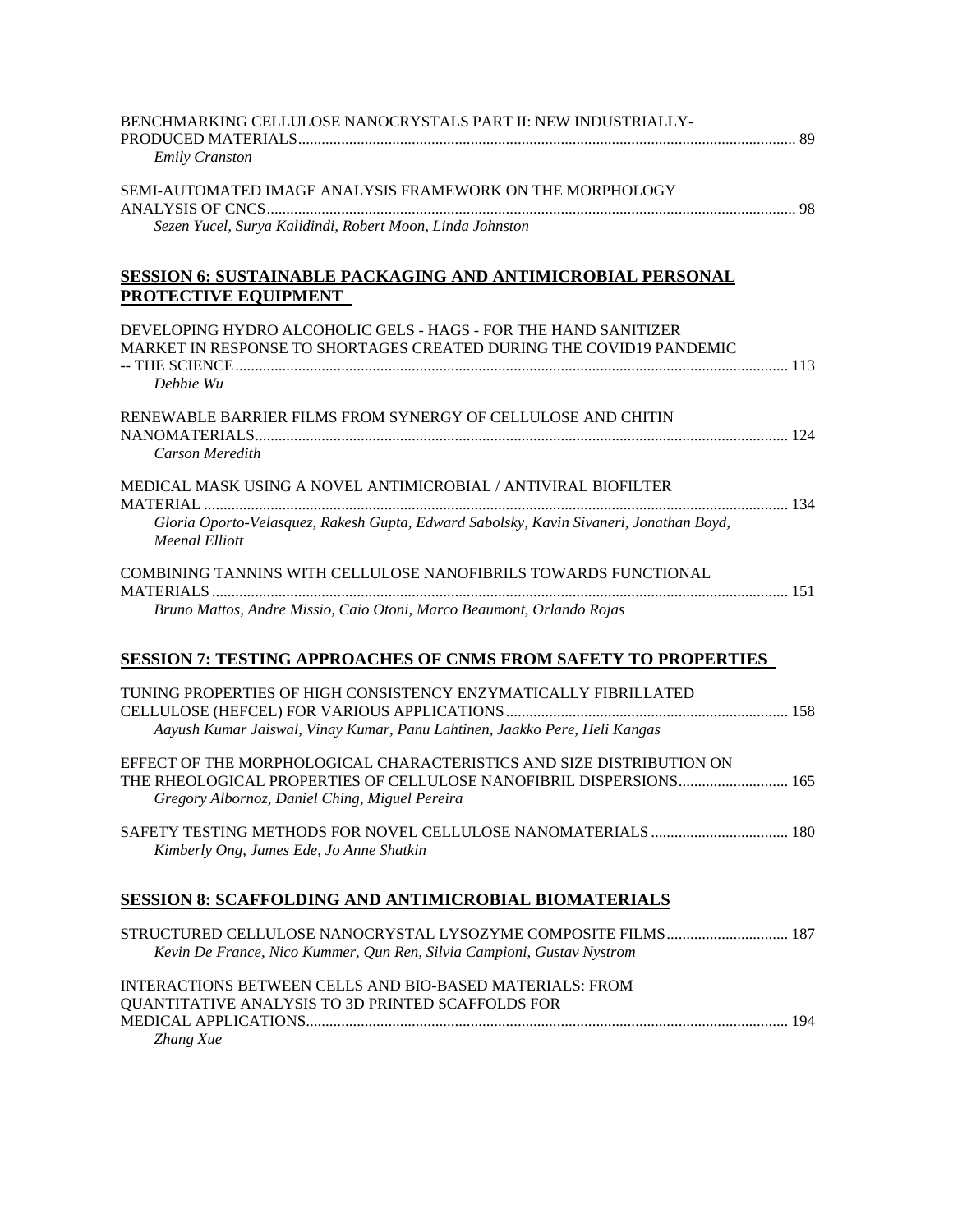## **SESSION 9: COMMERCIALIZATION AND SAFETY ASPECTS OF CELLULOSE NANOMATERIALS**

| <b>COMMERCIALISING MFC PRODUCTS: COMPLIANCE TO ETHICAL STANDARDS</b>                                                                      |  |
|-------------------------------------------------------------------------------------------------------------------------------------------|--|
| Daniel Hewson                                                                                                                             |  |
| SURFACE CHEMISTRY AND SIZE AFFECT THE TOXICITY OF CELLULOSE                                                                               |  |
| Julia Catalan, K. Aimonen, M. Imani, M. Hartikainen, S. Suhonen, E. Vanhala, C. Moreno, O.<br>Rojas, H. Norppa                            |  |
| ACCELERATING COMMERCIALIZATION OF NOVEL BIO-BASED MATERIALS AND<br>Jo Anne Shatkin, Kimberly Ong, James Ede                               |  |
| <b>SESSION 10: RENEWABLE NANOMATERIALS PRODUCTION I</b>                                                                                   |  |
| MULTI-FUNCTIONAL HIGH CONSISTENCY NANOCELLULOSE FOR VARIOUS<br>Panu Lahtinen, Stina Gronqvist, Jaako Pere, Vesa Kunnari                   |  |
| PRODUCTION AND APPLICATIONS OF MICROFIBRILLATED CELLULOSE AND<br>David Skuse, Yun Jin, Jon Phipps, Tom Larson, Lewis Taylor, Sean Ireland |  |
| A COMPARISON OF MECHANICAL MICRO- FIBRILLATED CELLULOSE PRODUCTION<br>David Cowles                                                        |  |
| DRY CELLULOSE POWDER AS A PRECURSOR TO HIGH QUALITY NANOCELLULOSE  261<br>Jonatan Henschen                                                |  |
| <b>SESSION 11: END USER PANEL</b>                                                                                                         |  |
| Petter Andersson                                                                                                                          |  |
| <b>SESSION 12: NOVEL PROCESSING ROUTES OF NANOCELLULOSE-BASED</b><br><b>COMPOSITES</b>                                                    |  |
| FULL-CIRCLE PILOT-SCALE NANOCELLULOSE-BASED COMPOSITE PRODUCT                                                                             |  |
| Mehdi Tajvidi, Ezatollah Amini, Islam Hafez, Douglas Bousfield, Douglas Gardner, William<br>Gramlich                                      |  |
| HIGH IMPACT STRENGTH COMPOSITES BASED ON IMPACT MODIFIED ACRYLIC AND                                                                      |  |
| Natalia Herrera Vargas, Koon-Yang Lee                                                                                                     |  |
| BIOMINERALIZATION OF METALORGANIC MATERIALS ON POLYSACCHARIDES<br>Joseph J Richardson                                                     |  |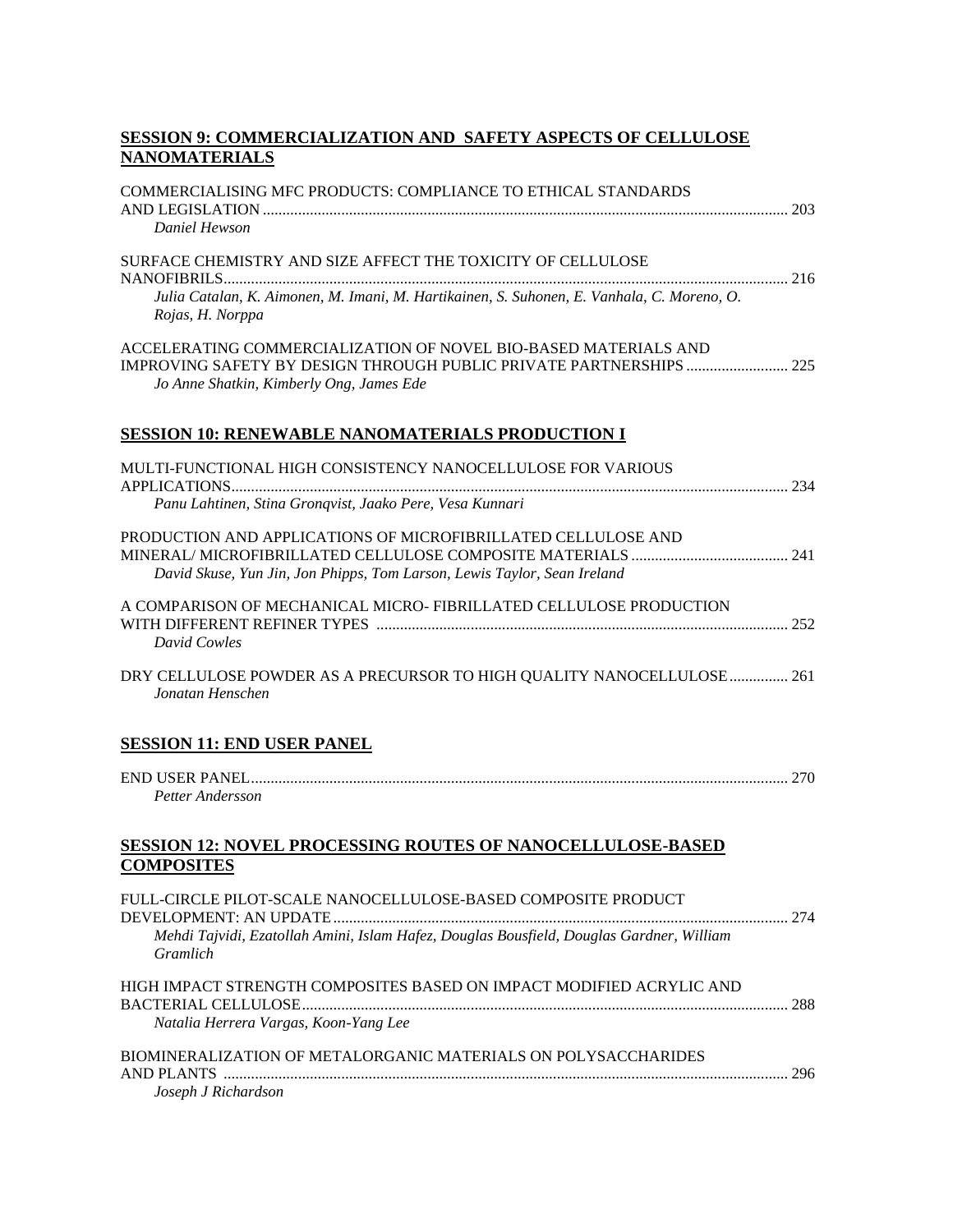## **SESSION 13: STRUCTURE AND PROPERTIES OF NANOCELLULOSE FILMS AND COMPOSITES**

| STRUCTURING NANOCELLULOSE FILMS FOR MECHANICAL MEASUREMENTS AND                                                                                                     |  |
|---------------------------------------------------------------------------------------------------------------------------------------------------------------------|--|
| Emily Cranston, Taylor Stimpson, Kevin De France, Elina Niinivaara, Johanna Desmaisons,<br>Julien Bras, Todd Hoare, Bernard Cathala, Jose Moran-Mirabal             |  |
| THERMAL STABILITY ENHANCEMENT IN MODIFIED CELLULOSE NANOCRYSTAL<br>Francesco D'Acierno                                                                              |  |
| BENCHMARKING THE OPTICAL PERFORMANCE OF NANOCELLULOSE FILMS FOR<br>Joice Kaschuk, Yazan Al Haj, Kati Miettunen, Orlando Rojas, Tiffany Abitbol, Jaana<br>Vapaavuori |  |
| <b>SESSION 14: BIO-BASED MATERIALS FOR SUSTAINABLE ELECTRONICS</b>                                                                                                  |  |
| INFLUENCE OF ULTRASONICATION ON CNC PHOTONIC FILMS AND IMPLICATIONS<br><b>Thomas Parton</b>                                                                         |  |
| CELLULOSE NANOFIBRILS AND IRON OXIDE-BASED NANOPARTICLES ADSORBENT<br>Md Musfiqur Rahman, Islam Hafez, Mehdi Tajvidi, Aria Amirbahman                               |  |
| <b>SESSION 15: STUDENT POSTER SESSION &amp; COMPETITION</b>                                                                                                         |  |
| DEVELOPMENT OF BARRIER PROPERTIES OF PAPER WITH INCREASING<br>Robyn Hill, Stuart Blackburn, Zhenyu Zhang, Richard Greenwood, David Skuse, Jon Phipps                |  |
| IMPROVEMENT OF THE MECHANICAL AND BARRIER PROPERTIES OF CELLULOSE<br>Md. Ikramul Hasan, Mehdi Tajvidi, Jinwu Wang                                                   |  |
| A STRATEGY OF WOOD-BASED UV-CROSS-LINKABLE HYDROGEL FABRICATION  359<br>Qingbo Wang, Wenyang Xu, Chunlin Xu, Xiaoju Wang                                            |  |
| NOVEL MULTI-LAYER OIL-RESISTANT FOOD SERVING PLATES USING<br>Rakibul Hossain, Mehdi Tajvidi                                                                         |  |
| ENZYMATIC DEGRADATION AND PILOT-SCALE COMPOSTING OF CELLULOSE-<br>Ilona Leppänen, Minna Vikman, Ali Harlin, Hannes Orelma                                           |  |